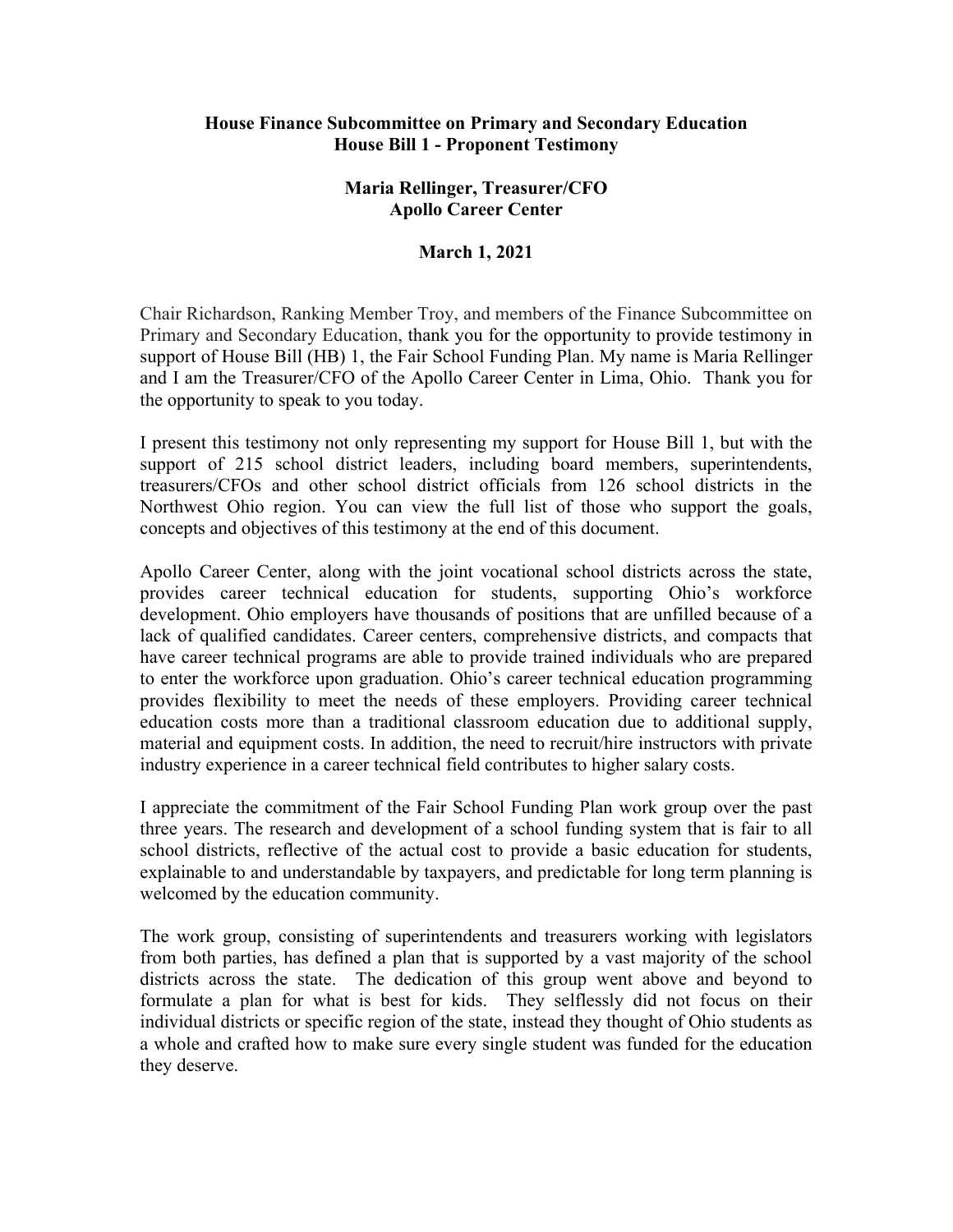It took three years to finally reach a point where the legislature has a school funding bill to consider. It does not make sense to postpone this process any longer. For many of the past bienniums, school funding has been THE topic. The outcome resulted in tweaking a formula that has not worked for decades.

Finally, we have a long-term, thoughtful, well-researched and fair formula that is outlined in House Bill 1. Now is the time to pass the Fair Funding School Plan. Now is the time to provide a school funding framework that is fair to districts all across the state of Ohio. Now is the time to make sure that Ohio school children have the opportunity to obtain a high quality education no matter where they attend school.

I ask you, along with 215 school district leaders from Northwest Ohio, to come together and successfully pass House Bill 1. Thank you for your time and support of todays students and future generations to come.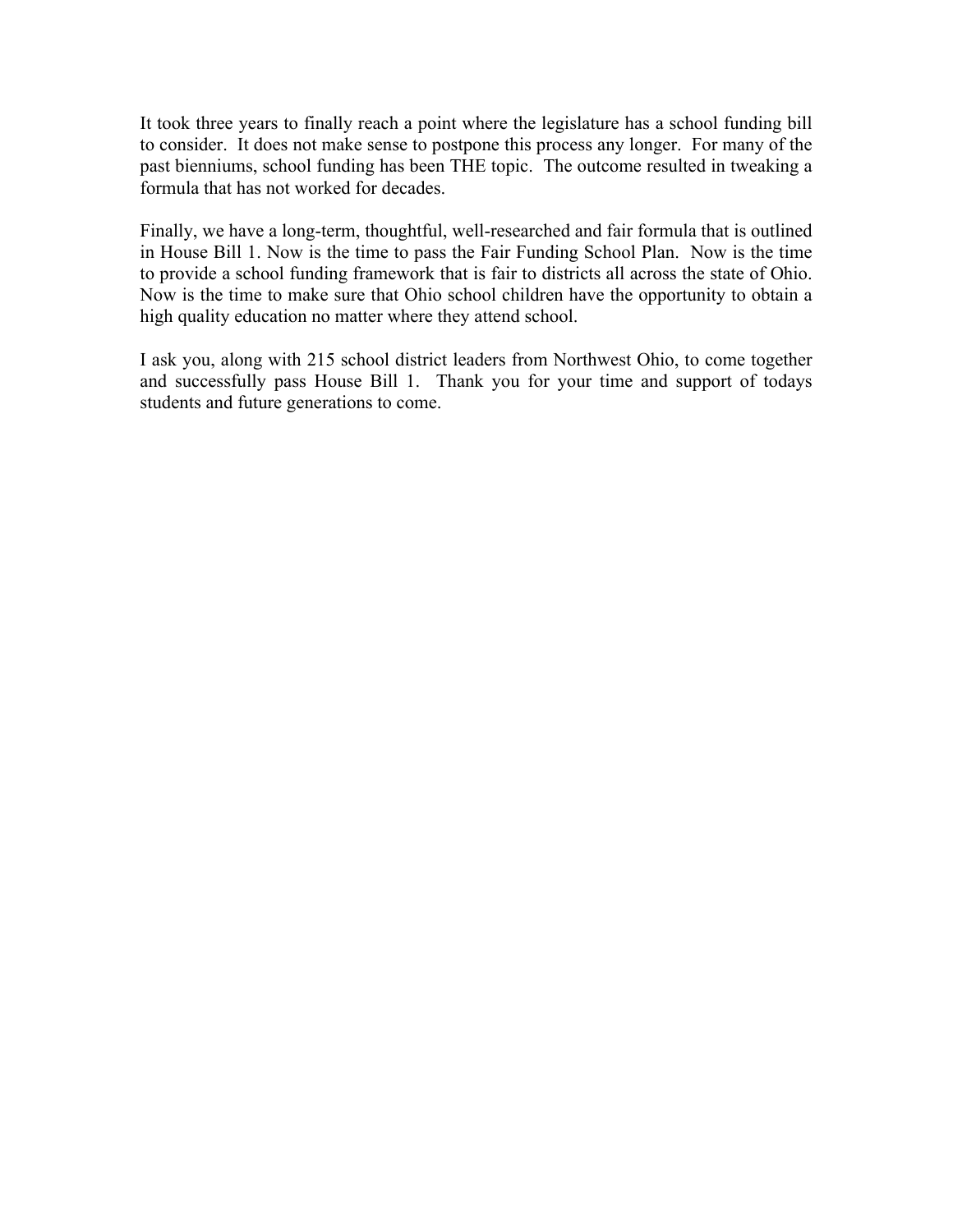## **Northwest Region**

Craig Kupferberg, Superintendent, Allen County ESC Karla Wireman, Treasurer, Allen County ESC Cathy Doseck, Treasurer, Anna Local Schools Jenny Moneghan, Assistant Treasurer, Anthony Wayne Local Schools Jim Fritz, Superintendent, Anthony Wayne Local Schools Kerri Johnson, Treasurer, Antony Wayne Local Schools Kristine Stuart, Treasurer/CFO, Antwerp Local Schools Martin Miller, Superintendent, Antwerp Local Schools Keith Horner, Superintendent, Apollo Career Center Angie Spridgeon, Treasurer/CFO, Arcadia Local Schools Jayson Selgo, Superintendent, Archbold Area Schools Christine Ziegler, Treasurer/CFO, Archbold Local Schools Shawn Brown, Superintendent, Auglaize County ESC Abby Sharp, CFO/Treasurer, Ayersville Local Schools Augusta Niese, High School Counselor, Ayersville Local Schools Charlotte Ondrus, Retired Teacher, Ayersville Local Schools David Kern, Board of Education Member, Ayersville Local Schools Don Diglia, Superintendent, Ayersville Local Schools Kelly Zachrich, teacher, Ayersville Local Schools Rich Dackin, Superintendent, Bath Local Schools Kim Schubert, Superintendent, Bellevue City Schools Jennifer Sudhoff, Treasurer, Benjamin Logan Local Schools Greg Denecker, Superintendent, Bluffton Exempted Village Schools Paula Parish, Treasurer, Bluffton Exempted Village Schools Cathy Schuller, Treasurer/CFO, Bowling Green City Schools Francis Scruci, Superintendent, Bowling Green City Schools Ginny Stewart, School Board President, Bowling Green City Schools Jill Carr, School Board Member, Bowling Green City Schools Nick Whittaker, Accounts Payable, Bowling Green City Schools Ryan Myers, School Board Member, Bowling Green City Schools Tracy Hovest, School Board Member, Bowling Green City Schools Kevin Schafer, Treasurer/CFO, Bryan City Schools Mark Rairigh, Superintendent, Bryan City Schools Darrin Hammock, Assistant Treasurer, Carey Exempted Village Schools Karen Phillips, Treasurer CFO, Carey Exempted Village Schools Thomas Sommer, Treasurer, Celina City Schools Tom Sommer, Treasurer, Celina City Schoools Dennis Haft, Superintendent, Clyde Green Springs Exempted Village Schools Meghan Rohde, Treasurer, Clyde Green Springs Exempted Village Schools Jason Wood, Superintendent, Coldwater Exempted Village Schools Jennifer McCoy, Treasurer, Coldwater Exempted Village Schools William Martin, Superintendent, Colonel Crawford Local Schools Mark Ellerbrock, Treasurer, Columbus Grove Local Schools Danny Kissell, Superintendent, Continental Local Schools Katelyn Adams, Treasurer, Continental Local Schools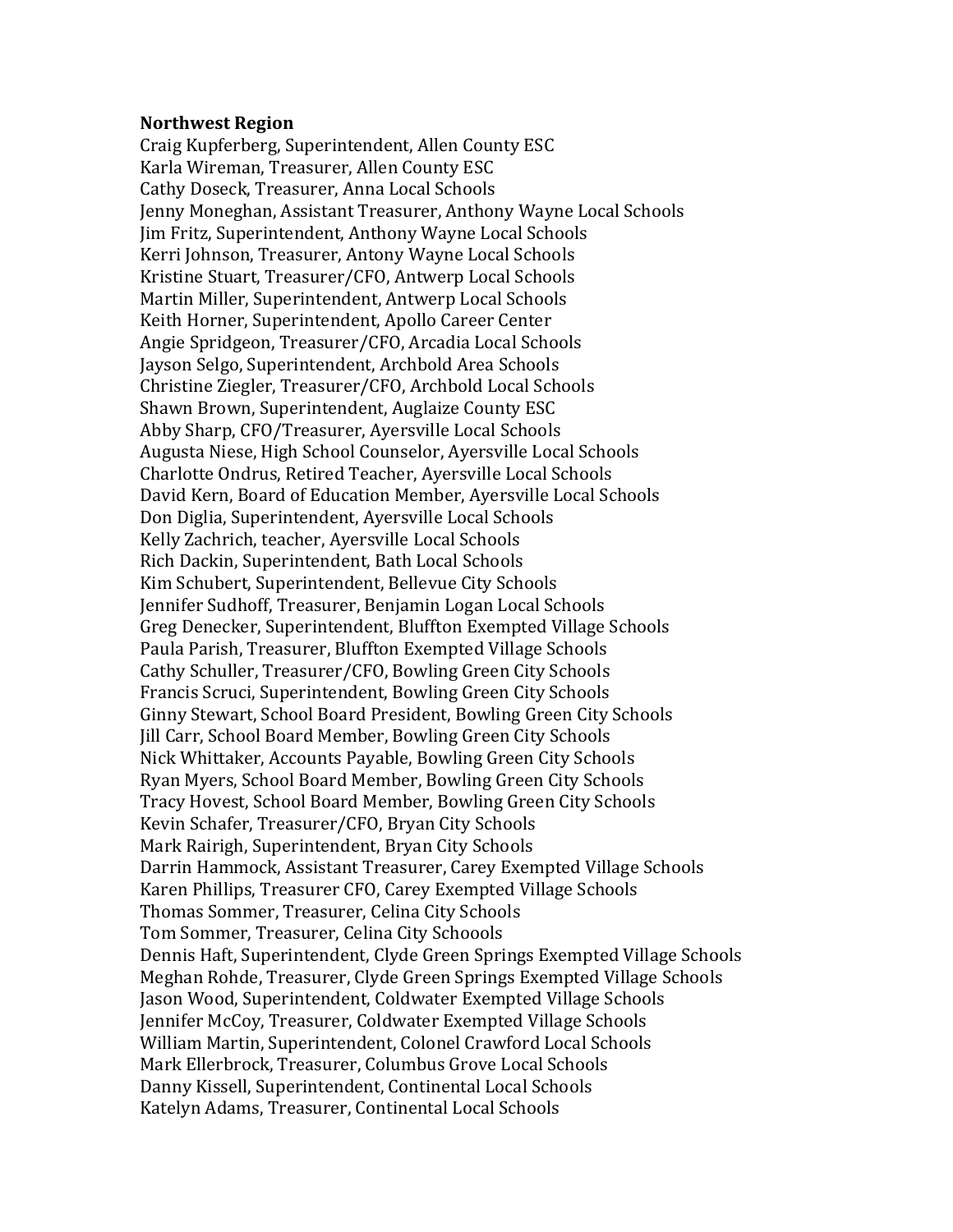Jodi Gaietto, Superintendent Pro Tempore/HS Principal, Cory Rawson Local Schools Matthew Henderson, Superintendent, Crestline Exempted Village Schools Ashley Whetsel, Treasurer, Crestview Local Schools Van Wert County Kathy Mollenkopf, Superintendent, Crestview Local Schools Van Wert County Kathie Toplovich, Transportation Supervisor, Cuyahoga Heights Schools Cheryl Swisher, CFO/Treasurer, Defiance City School Robert Morton, Superintendent, Defiance City Schools Brad Rostorfer, Treasurer, Delphos City Schools Doug Westrick, Superintendent, Delphos City Schools Douglas Westrick, Superintendent, Delphos City Schools Brent Welker, Superintendent, Eastwood Local Schools William Welker, Superintendent, Eastwood Local Schools Bill Blakely, Treasurer/CFO, Edgerton Local Schools Kermit Riehle, Superintendent, Edgerton Local Schools Thomas Roth, Superintendent, Edison Local formerly Berlin Milan Anthony Stevens, Superintendent, Edon Northwest Local Schools Chris McCully, Superintendent, EHOVE Career Center Timothy Coffman, Treasurer/CFO, EHOVE Career Center Joel Mengerink, Superintendent, Elida Local Schools Joel Parker, Treasurer/CPA, Elida Local Schools LuAnn Vanek, Treasurer, Elmwood Local Schools Tony Borton, Superintendent, Elmwood Local Schools Samdra Frisch, Superintendent, ESC Of Lake Erie West Brian Carroll, Treasurer, Evergreen Local Schools Eric Smola, Superintendent, Evergreen Local Schools Troy Roth, Superintendent, Findlay City Schools Deanna Knapke, Treasurer, Fort Recovery Local Schools Larry Brown, Superintendent, Fort Recovery Local Schools Andrew Sprang, Superintendent, Fostoria City Schools Connie Nicely, Treasurer, Four County Career Center Tim Meister, Superintendent, Four County Career Center Alex Gorobetz, President, Board of Education, Fremont City Schools Jon Detwiler, Superintendent, Fremont City Schools Violetta Rhea, School Board Member, Fremont City Schools Bill Nye, Treasurer, Genoa Area Local Schools Michael Ferguson, Superintendent, Genoa Area Local Schools Michael Ferguson, Superintendent, Genoa Area Local Schools John Kahmann, Treasurer/CFO, Gibsonburg Exempted Village Schools Wesley Potter, Treasurer, Hardin Northern Local Schools Mike Ruen, Treasurer/CFO, Hicksville Exempted Village Schools Minda Jones, Retired Teacher, Hicksville Exempted Village Schools Stephanie Karacson-Mazur, BOE member, Hicksville Exempted Village Schools Kent Seemann, Treasurer, Holgate Local Schools Jennifer Hedrick, Treasurer, Hopewell Loudon Local Schools Randy Drewyor, Treasurer/CFO, Huron City Schools Todd Phillipson, Superintendent, Jefferson County JVS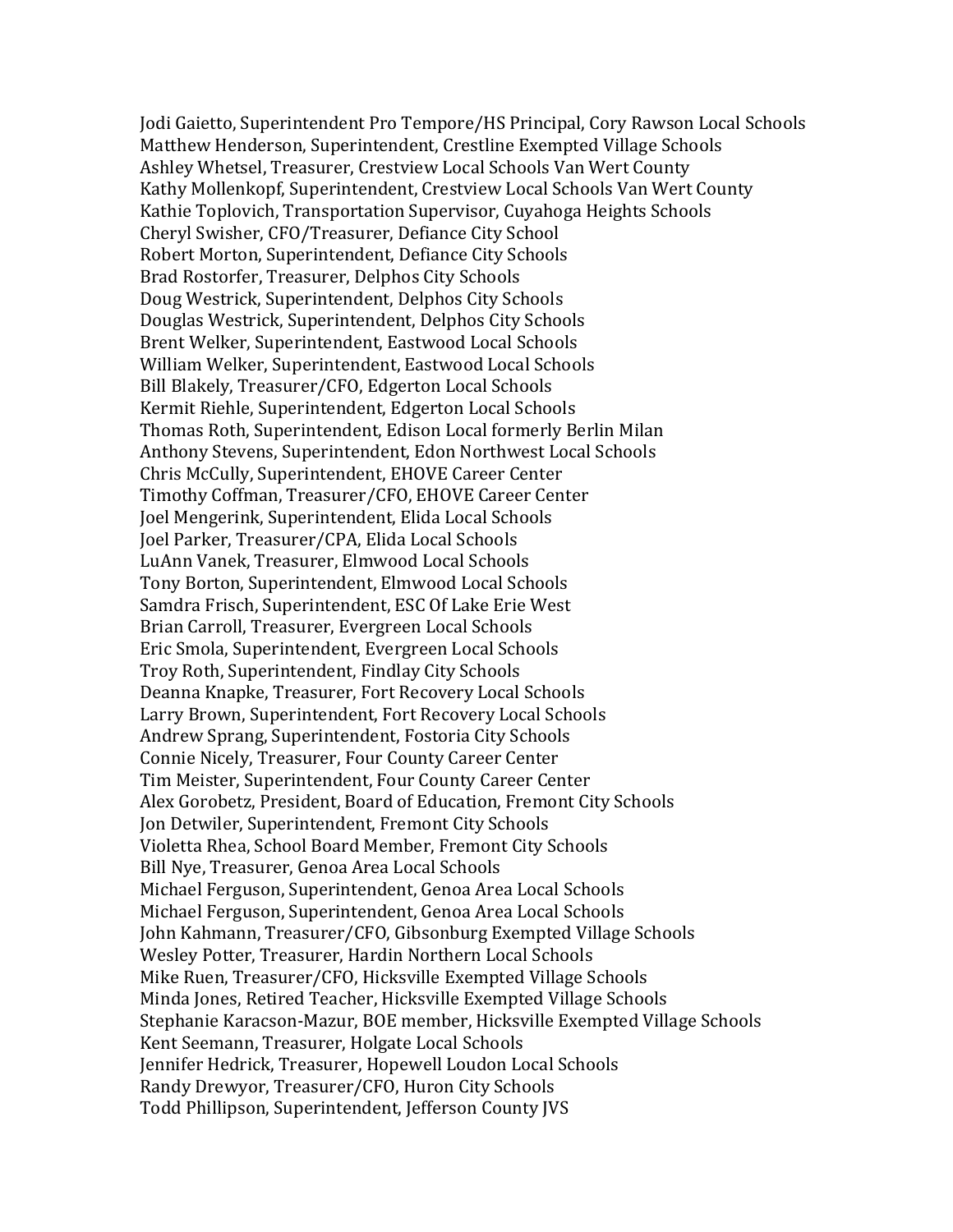Nicholas Langhals, Superintendent, Jennings Local Schools Jim Witt, Superintendent, Lake Local Schools Monica Leppelmeier, Treasurer, Lake Local Schools Chad Coffman, Superintendent, Lakota Local Schools Norm Elchert, Treasurer, Lakota Local Schools Greg Williamson, Superintendent, Leipsic Local Schools Deanna Reynolds-Griffin, Board Member, Lima City School Shelly Reiff, Treasurer, Lima City Schools Eric Germann, Board Member, Lincolnview Local Schools Jeffrey Snyder, Superintendent, Lincolnview Local Schools Troy Bowersock, Treasurer, Lincolnview Local Schools Rob Peterson, Superintendent, Madison Local Schools Diane Keegan, Treasurer, Margaretta Local Schools Edward Kurt, Superintendent, Margaretta Local Schools Paul Brotzki, Treasurer, Maumee City Schools Todd Cramer, Superintendent, Maumee City Schools Tony Fenstermaker, Superintendent, McComb Local Schools Kurt Wendel, Treasurer, Mercer County ESC Kevin Kimmel, Superintendent, Mid Ohio ESC JIm Wyse, Superintendent, Millcreek West Unity Local Schools Traci Thompson, Treasurer, Millcreek West Unity Local Schools Brenda Boeke, Superintendent, Minster Local Schools Kelsey Huesman, Teacher, Monroe Local Schools Gaylord Moore, Superintendent, Monroeville Local Schools Stephanie Hanna, Treasurer/CFO, Monroeville Local Schools Carla Rice, CFO/Treasurer, Montpelier Exempted Village Schools Mike Bostelman, Treasurer/CFO, Napoleon City Schools Jason Schrader, Superintendent, New Bremen Local Schools Steven Stewart, Treasurer, North Baltimore Local Schools William Hanak, Superintendent, North Central Local Schools Tod Hug, Executive Director, Northern Buckeye Education Council Northwest Ohio Computer Association Homer Hendricks, Chief Financial Officer/Treasurer, Northwest Ohio Educational Service Center Paula Abrecht, Board member, Northwestern Local Schools Angel Adamski, Treasurer, Northwood Local Schools Jason Kozina, Superintendent, Northwood Local Schools George Fisk, Superintendent, Norwalk City Schools Joyce Dupont, Treasurer, Norwalk City Schools Laura Bryant, Superintendent, Old Fort Local Schools Thomas Siloy, Treasurer, Old Fort Local Schools Carol-Ann Molnar, OCS Board President, NW District OSBA President, Oregon City Schools Dean Sandwisch, Assistant Superintendent, Oregon City Schools Hal Gregory, Superintendent, Oregon City Schools Heather Miller, Board Member, Oregon City Schools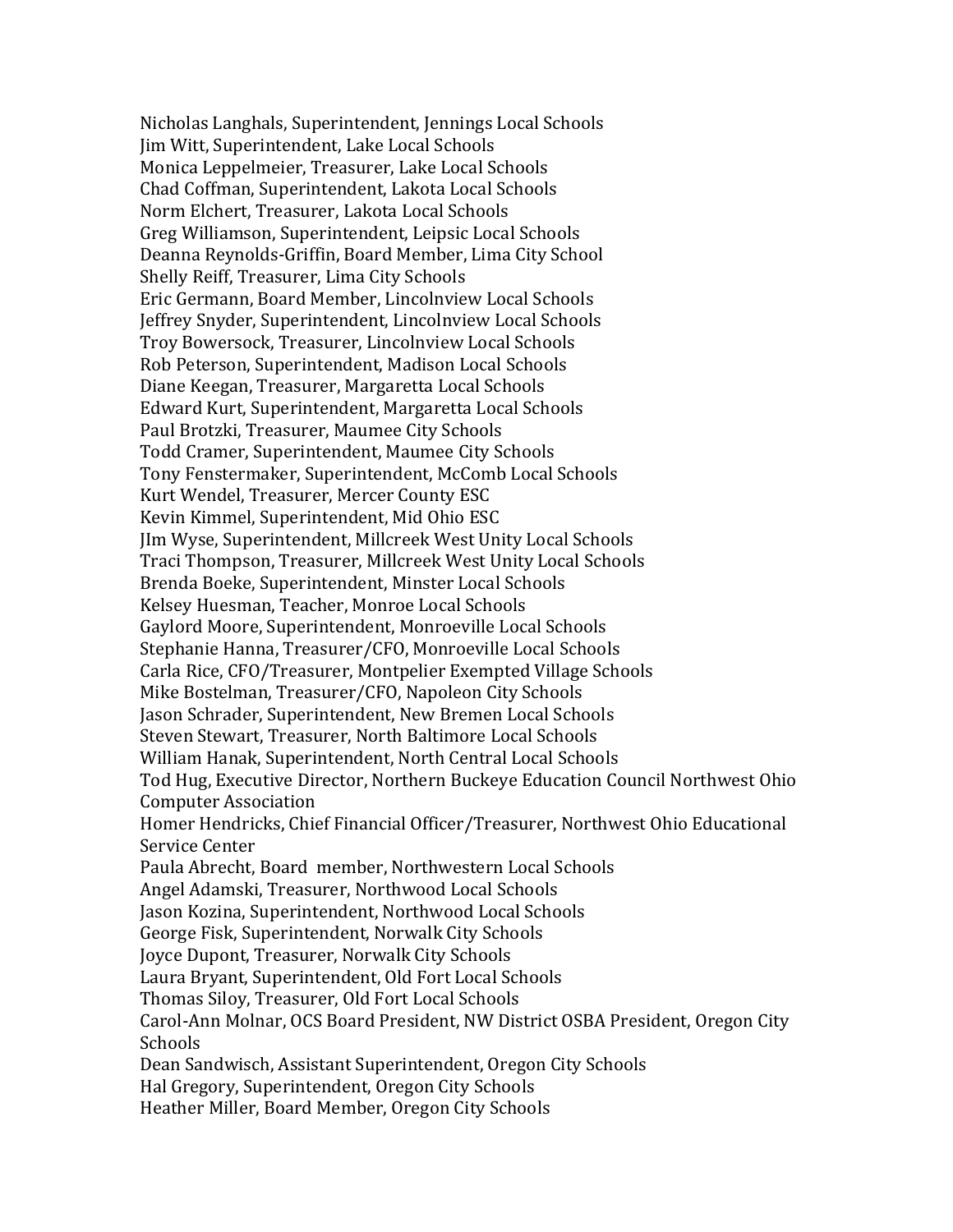Jane Fruth, Treasurer/CFO, Oregon City Schools Adam Koch, Superintendent, Otsego Local Schools Steve Carroll, Treasurer, Otsego Local Schools Kathy Fruchey, Treasurer, Ottawa Glandorf Local Schools Mary Lammers, Bus driver, Ottawa Glandorf Local Schools Robert Weber, Treasurer, Ottoville Local Schools Scott Mangas, Superintendent, Ottoville Local Schools Barbara Russell, Assistant Treasurer, Pandora Gilboa Local Schools Brad Deleruyelle, Treasurer / CFO, Pandora Gilboa Local Schools Carrie Herringshaw, Treasurer, Penta Career Center Edward Ewers, Superintendent, Penta Career Center Daniel Bowman, Treasurer, Perkins Local Schools Randall Conaway, Supervisor - Transportation Services, Perkins Local Schools Kelly Schooler, Superintendent, Perry Local Schools Mandy France, CFO/Treasurer, Perry Local Schools Brook Price, Assistant Superintendent, Perrysburg Exempted Village Schools Pam Harrington, CFO/Treasurer, Perrysburg Exempted Village Schools Tom Hosler, Superintendent, Perrysburg Exempted Village Schools Raymond Pohlman, President School Board, Perrysburg Schools Christopher Lee, Treasurer/CFO, Pettisville Local Schools John King, School Board Member, Pettisville Local Schools Kenneth Boyer, Superintendent, Pettisville Local Schools Stephen Switzer, Former Superintendent, Pettisville Local Schools Ted Haselman, Superintendent, Pike Delta York Local Schools Gregory Nickoli, Superintendent, Pioneer Career & Technology Center Dwayne Thompson, Superintendent, Piqua City Schools Bradley Turson, Superintendent, Plymouth Shiloh Local Schools Jeff Dornbusch, Treasurer, Port Clinton City Schools Pat Adkins, Treasurer, Port Clinton City Schools Robert Britton, Superintendent, Ridgedale Local Schools Melissa Pollom, Treasurer, Ridgemont Local Schools Sally Henrick, Superintendent, Ridgemont Local Schools Jeffrey Young, Superintendent, Riverdale Local Schools Tracy Hiller, Treasurer, Riverdale Local Schools Ronnie Fitchpatrick, Treasurer / CFO, Riverside Local Schools Dan Creps, Superintendent, Rossford Exempted Village Schools James Rossler, Treasurer/CFO, Rossford Exempted Village Schools Sharon Belkofer, Member, Rossford Exempted Village Schools Jeff Hall, Treasurer/CFO, Sandusky City Schools Maryha Murray, School Board president, Sandusky City Schools Laura Kagy, Superintendent, Seneca East Local Schools James Kanable, Superintendent, Shawnee Local Schools Mike Carpenter, Board Member, Shawnee Local Schools Brenda Core, Treasurer, Spencerville Local Schools Cindy Endsley, Superintendent, Spencerville Local Schools Everett Harris, Board President, Springfield Local Schools